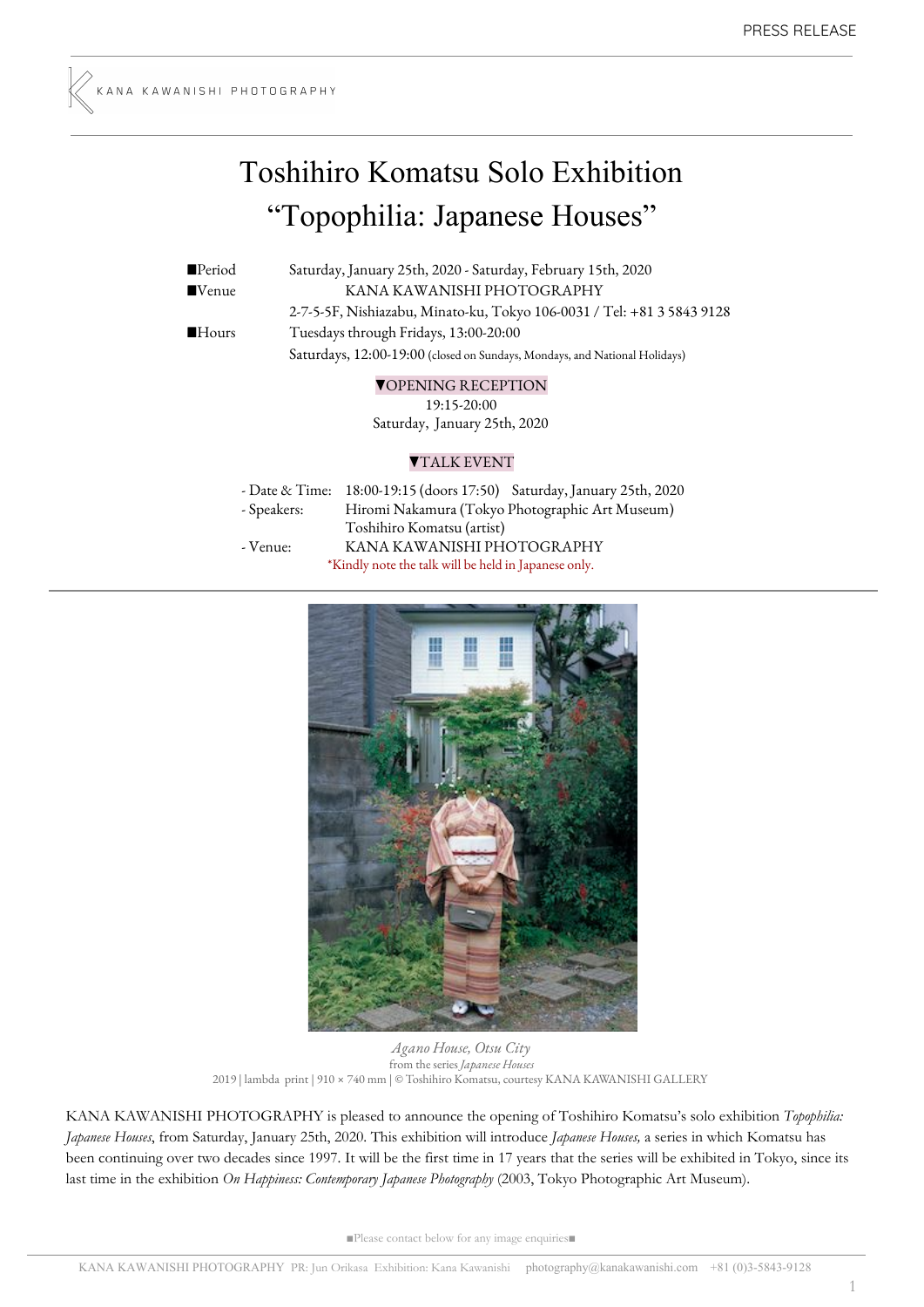.<br>KANA KAWANISHI PHOTOGRAPHY

*Japanese Houses* is a photographic work that captures "families" and "houses" in the areas Komatsu has been based in including Shizuoka, Tokyo, Shiga, and Kyoto. In the works, the "houses" are allocated as the "faces" of the residents as a photo-montage/photo-collage. The series is created with the awareness of typological photography, typified by August Sander's portraits and photographs of water towers by Bernd & Hilla Becher. Through collecting photographs of certain kinds of subjects, Komatsu examines the distinctions among images and what the accumulation of multiple images visualizes.

The title of this exhibition "Topophilia" is a term introduced by Yi-Fu Tuan (b. 1930, Chinese-American, Professor Emeritus at the University of Wisconsin–Madison, phenomenological geography researcher), who represents the concept of "emotional relationship between humans and the environment." The term heavily influenced researchers in Western countries as a concept to derive the "essential human-environment relation" from perspectives of architecture, urban planning, nature, and the environment, while it was also translated into Japanese as an "affection for a place," and has become well-known within the nation as the word to express the depth of the potential consciousness people have about "places."

Humans and families, residences and architecture, and their surrounding environment. This series, which Komatsu has worked on for more than two decades, connotes varied scales embedded within itself. We sincerely look forward to welcoming you all to this prime and first opportunity to present the series *Japanese Houses* as a solo exhibition in Tokyo.



*Katagi House, Kyoto City* from the series *Japanese Houses* 2019 | lambda print | 910 × 740 mm © Toshihiro Komatsu, courtesy KANA KAWANISHI GALLERY



*Matsumoto House (front), Hamamatsu City* from the series *Japanese Houses* 2002 | lambda print | 910 × 740 mm © Toshihiro Komatsu, courtesy KANA KAWANISHI GALLERY

*Kimura House, Kyoto City* from the series *Japanese Houses* 2019 | lambda print | 910 × 740 mm © Toshihiro Komatsu, courtesy KANA KAWANISHI GALLERY



*Yokoyama House, Kyoto City* from the series *Japanese Houses* 2019 | lambda print | 910 × 740 mm © Toshihiro Komatsu, courtesy KANA KAWANISHI GALLERY